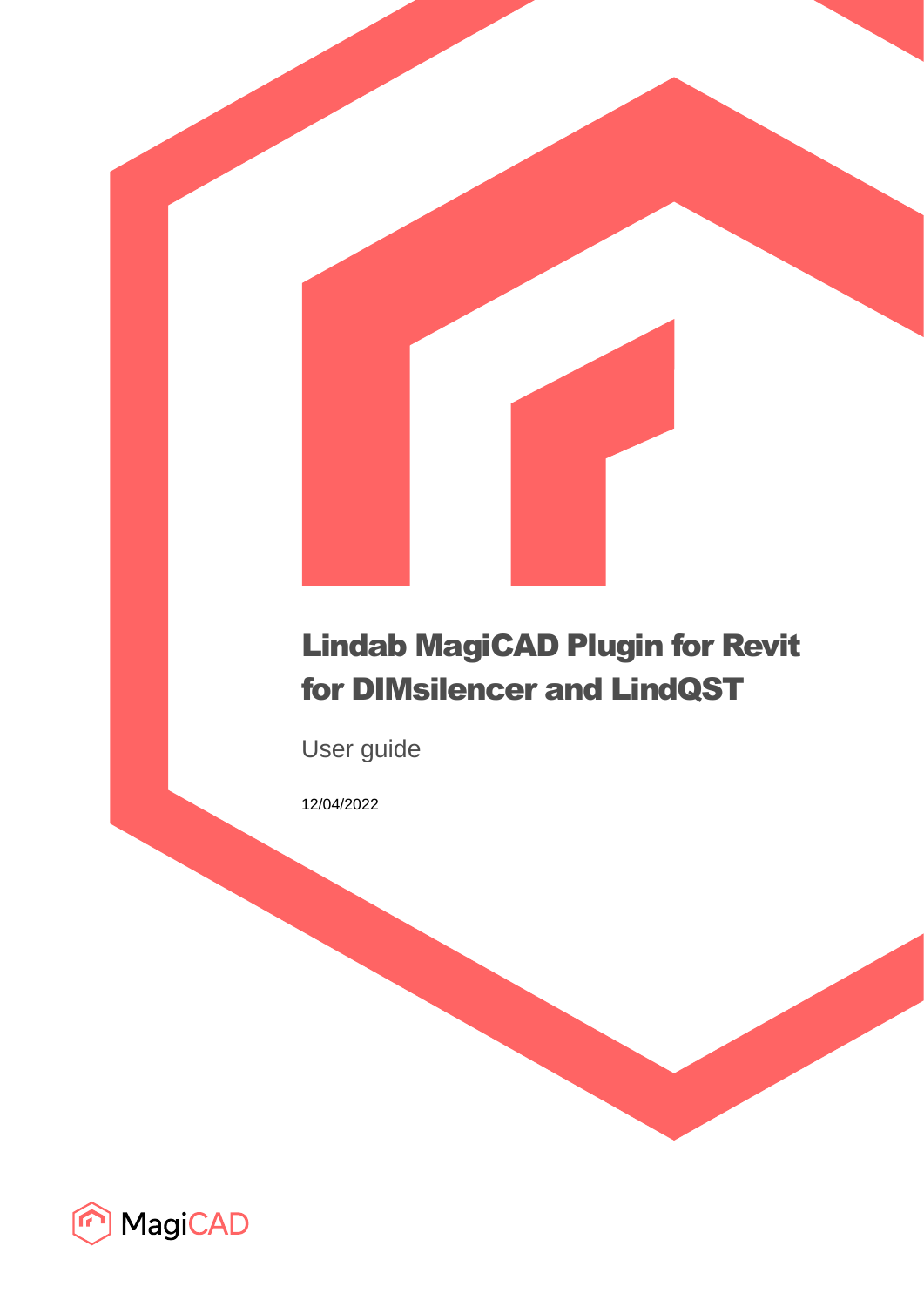

# **Content**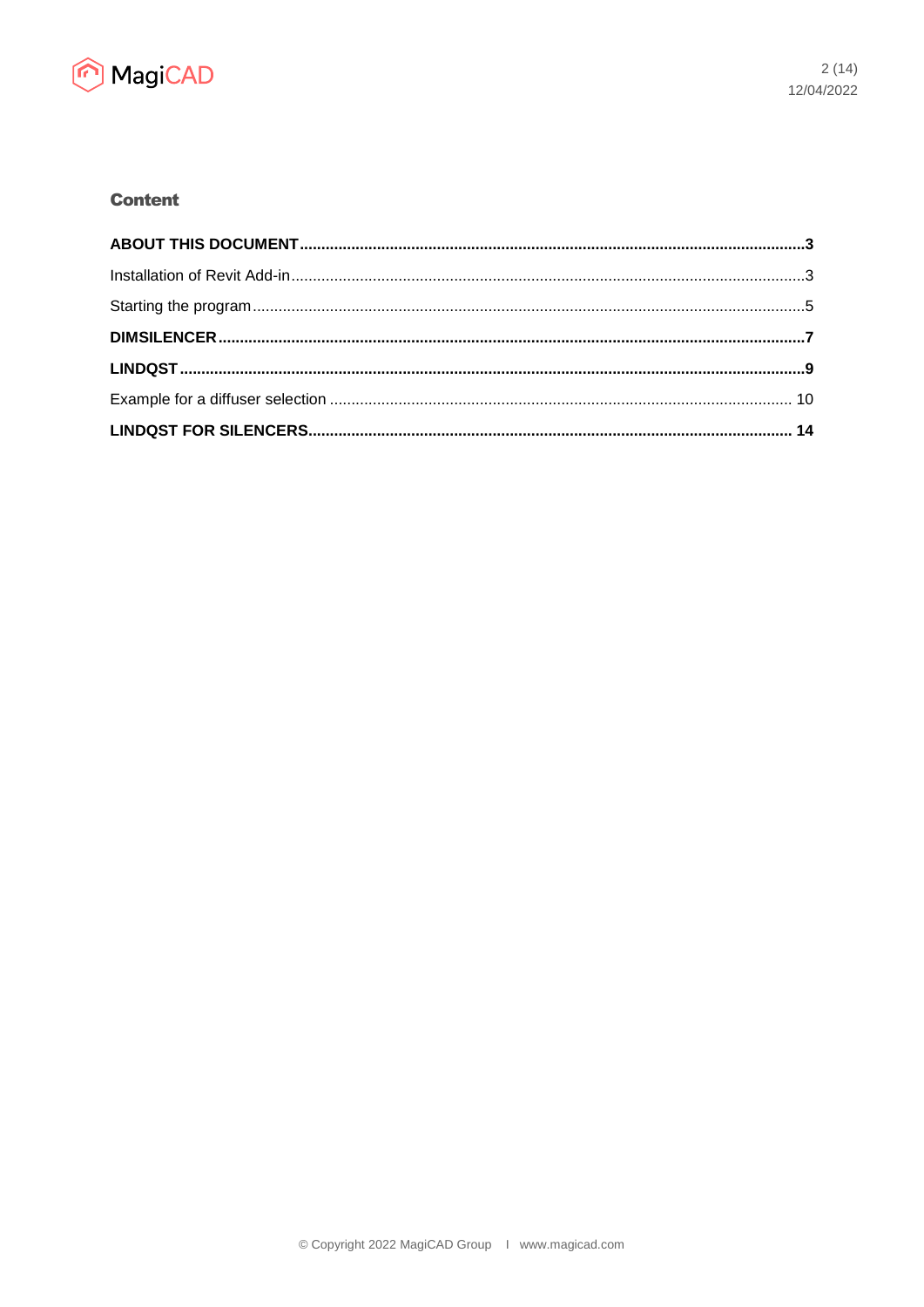

# About this document

Lindab supports now its Comfort Selection Tools integrated in MagiCAD for Revit. The benefits are that you can now use Lindabs advanced calculation and presentation methods and transfer the result into MagiCAD for Revit.

# Installation of Revit Add-in

#### **Requirements**

To be able to use the connection between the Lindab Software and MagiCAD for Revit you need to have:

Revit

• Revit 2018 - 2023

MagiCAD (optional)

- MagiCAD for Revit 2022 (with Revit 2018 2022)
- MagiCAD for Revit 2023 (with Revit 2019 2023)

The 64-bit installer can be downloaded from:

https://portal.magicad.com/download/ProductSearch?searchStr=Lindab&categoryId=3

**NOTE: You need to have local administrator rights to install the Plug-in on your computer.**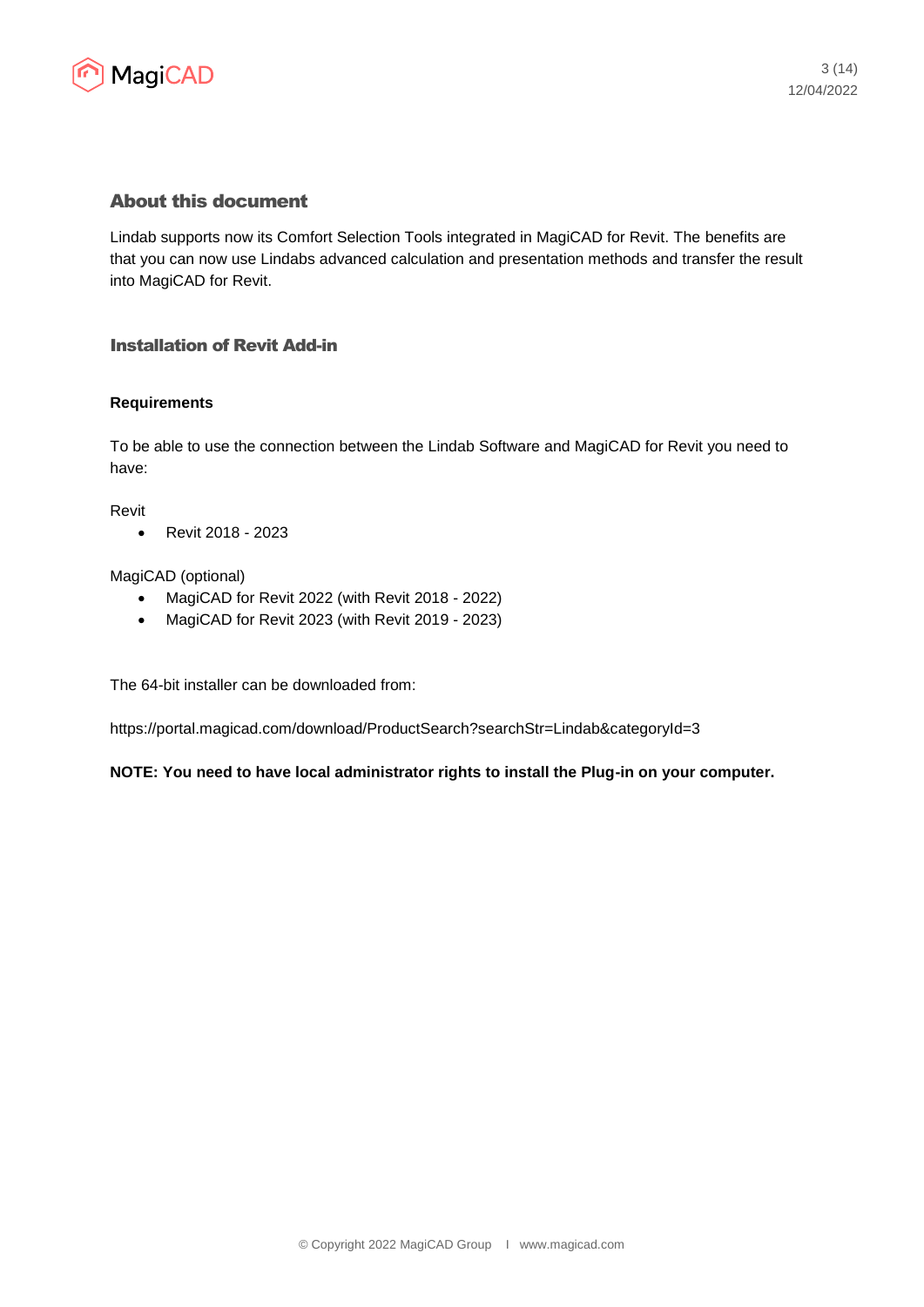



The installation Wizard will guide you through the installation; we recommend selecting the suggested installation paths.

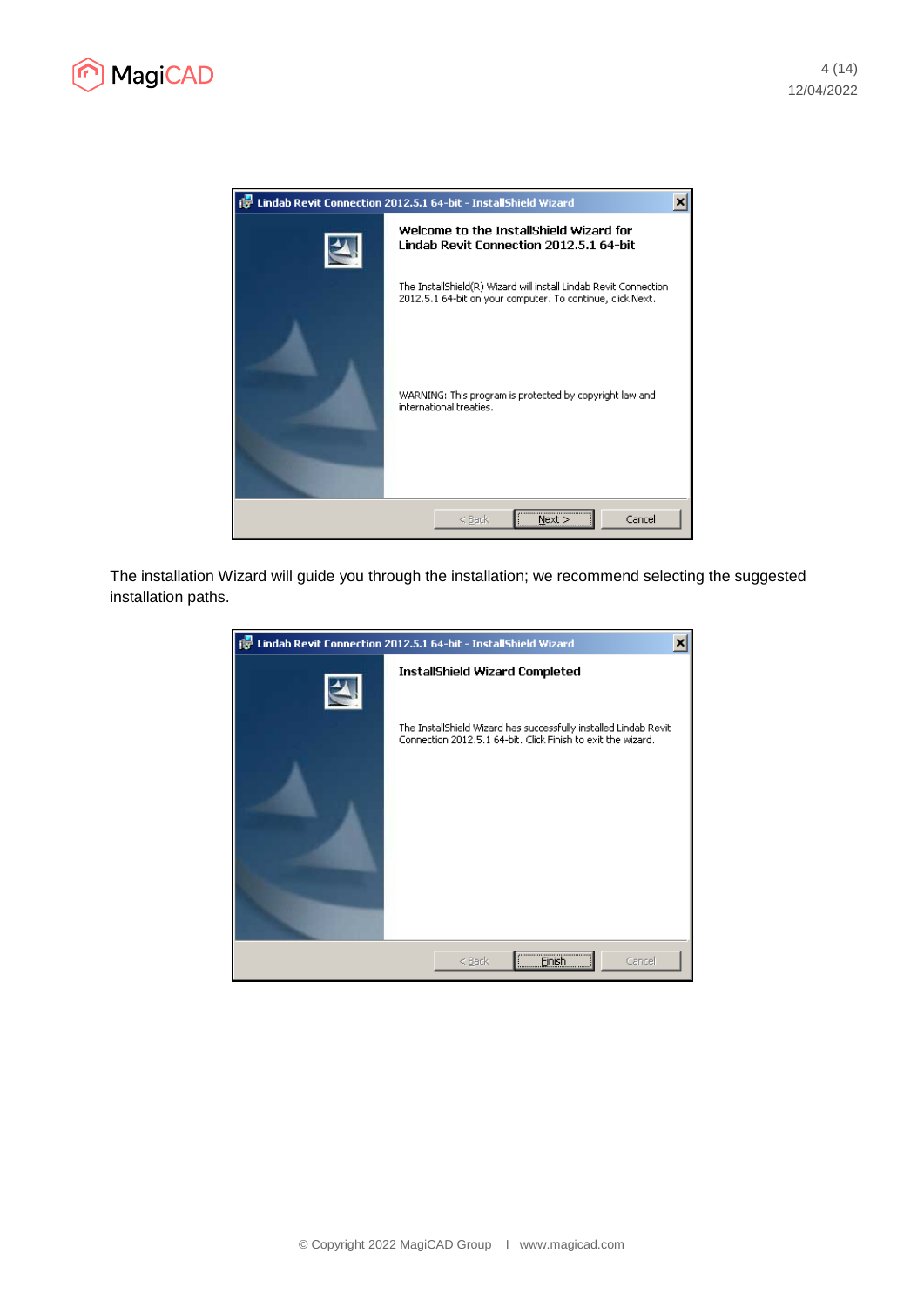

#### Starting the program

Now you can install the Lindab software. Please note that you must have the version numbers below or newer to use the Plug-in.

DIMsilencer:<http://itsolution.lindab.com/downloads/dimsilencer/5.1/install.exe>



Using the connections:



Start a project on Revit and select the "Add-Ins" tab.

Connection to DIMsilencer



Connection to LindQST (Webbased Comfort Selection Tool)

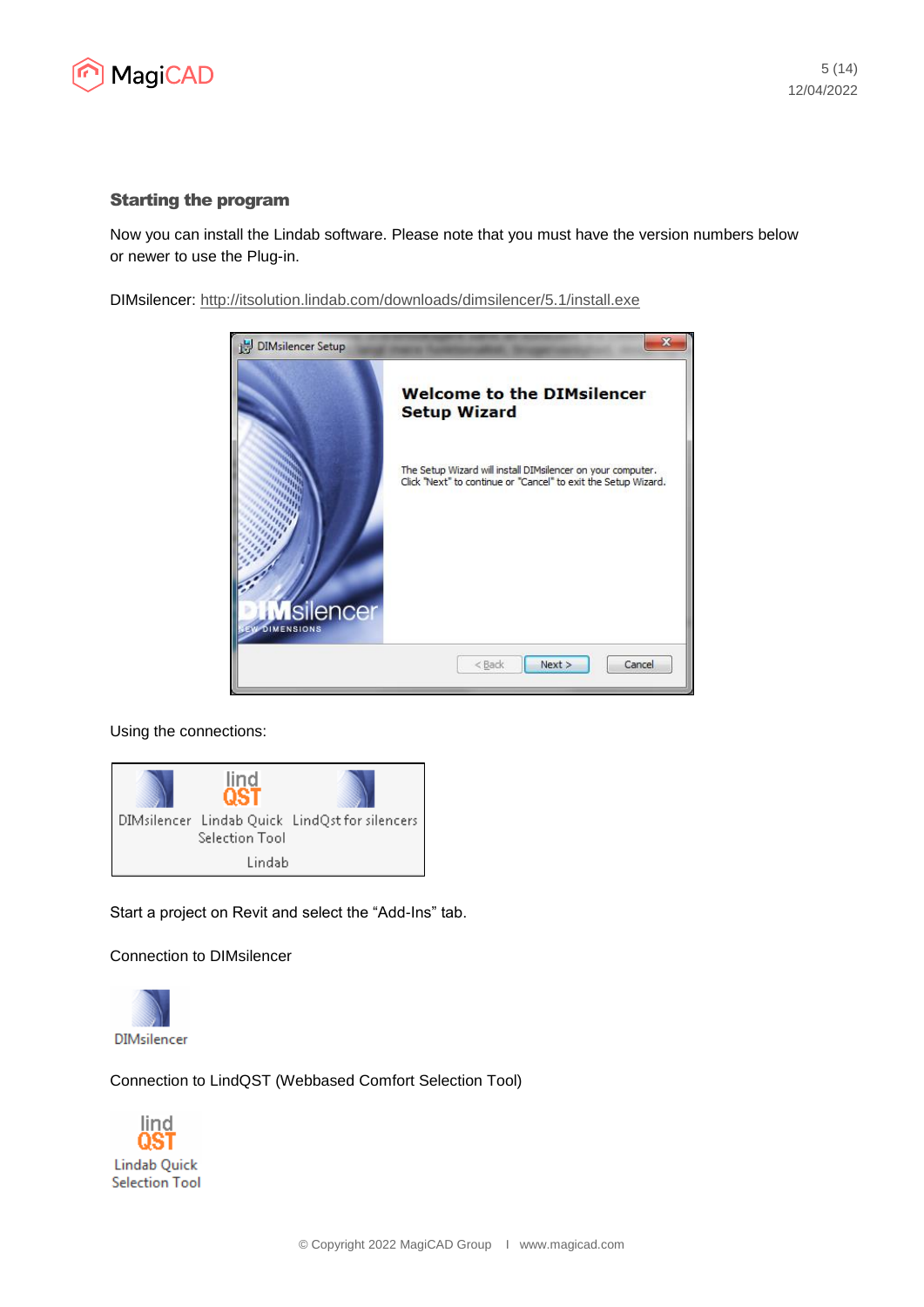

Connection to LindQST for silencers (Webbased Comfort Selection Tool)

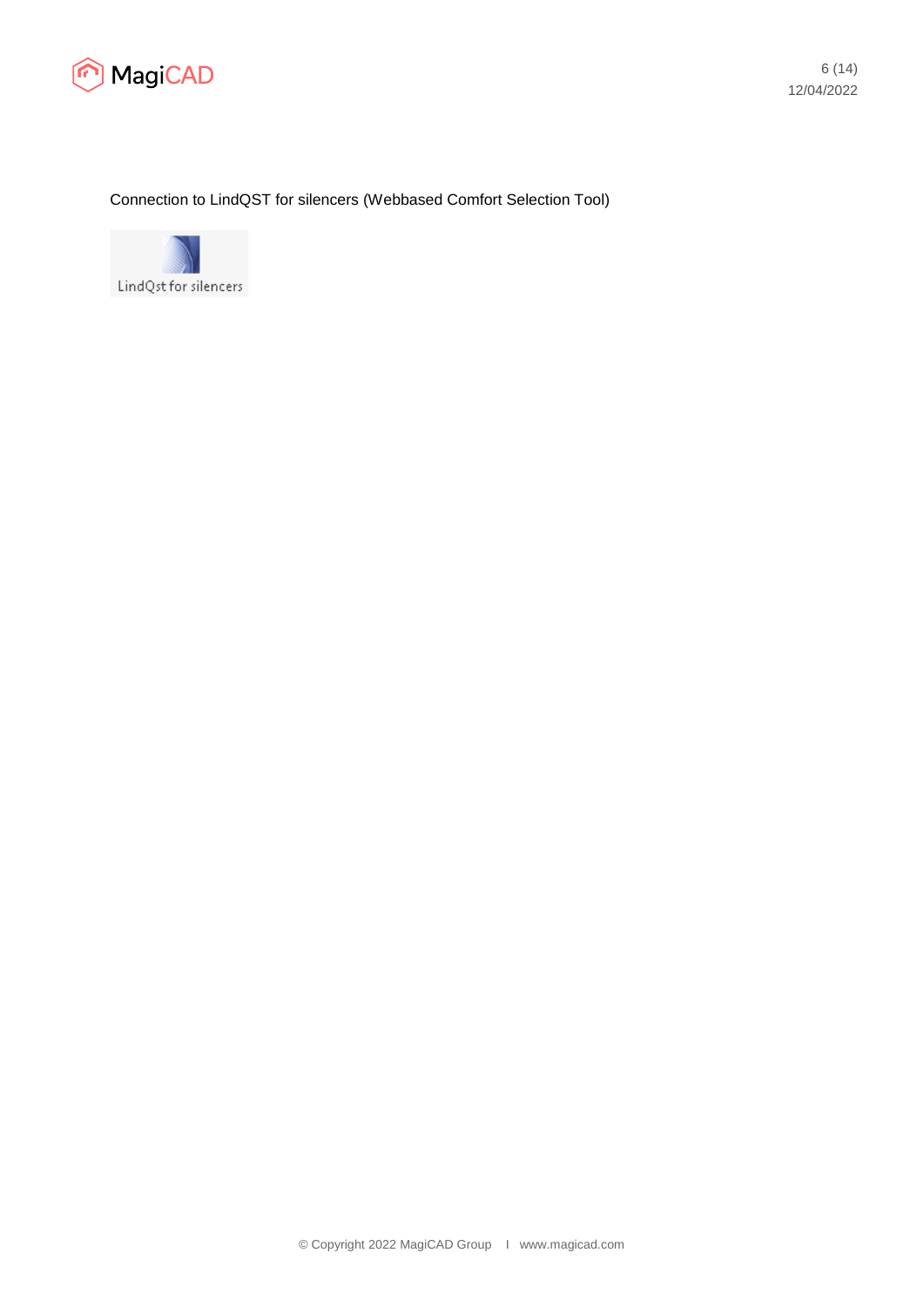

### **DIMsilencer**

In DIMsilencer you can select Lindab silencers. DIMsilencer is an advanced software to state requirements, calculate results and compare Lindab silencers with each other are of great benefit to detect and solve sound problems in your duct design. Especially the possibility to use parametrical, will say non-standard sizes, for rectangular silencers and transfer them to MagiCAD are unique.

Push the DIMsilencer button and select the circular or rectangular duct for which you want to calculate and insert a silencer.



DIMsilencer will now open and you can enter the sound values before the silencer and the designated result after the silencer.

If you ran flow summation in MagiCAD before, the airflow will be transferred as well to calculate the sound generation; otherwise you can enter these values also manually.

| MagiCAD Välj komponent       |                                    |                                                | $\vert \mathbf{z}_i \vert$                                                       |
|------------------------------|------------------------------------|------------------------------------------------|----------------------------------------------------------------------------------|
| Omgivning                    | Markera ljuddämparens placering    | <b>Rum</b>                                     | Ljuddämpare <sup>-</sup><br>Kanaltyp <sup>-</sup><br>C Rektangulär<br>C Cirkulär |
| Uteluft                      | Före                               | Efter<br>Tilluft                               | Typ av ljuddämpare<br>$C$ Böjd<br>C Rak                                          |
| Avluft                       |                                    | Frånluft                                       |                                                                                  |
| Krav för ljuddämpare         |                                    |                                                | LRCA<br>Ljuddämpare<br>٠                                                         |
| Beskrivning av Lw före       |                                    |                                                | 200<br>$\overline{\phantom{a}}$<br>Ansl. dim:<br>mm                              |
|                              | Lw fore<br>Dämpning<br>ljuddämpare | Max<br>Lw efter<br>Ljudalstring<br>ljuddämpare | 500<br>$\blacktriangledown$<br>Längd                                             |
| (dB)<br>63 Hz                | 45<br>11                           | 34                                             |                                                                                  |
| (dB)<br>125 Hz               | 50<br>13                           | 37                                             |                                                                                  |
| (dB)<br>250 Hz               | 15<br>48                           | $\overline{33}$                                |                                                                                  |
| 500 Hz<br>(dB)               | 47<br>30                           | 17                                             |                                                                                  |
| (dB)<br>1000 Hz              | 40<br>46                           | $-\epsilon$                                    |                                                                                  |
| 2000 Hz (dB)                 | 35<br>36<br>28<br>14               | $\overline{1}$<br>14                           |                                                                                  |
| 4000 Hz (dB)<br>8000 Hz (dB) | 14<br>12                           | $\overline{2}$                                 | In<br>n                                                                          |
| dB(A)<br>vägt                | 47                                 | 27<br>$\mathbf 0$                              | L1                                                                               |
| Luftflöde                    | $\overline{0}$<br>1/s              |                                                |                                                                                  |
| Tryckfall:                   | $0$ $Pa$                           | 0.0<br>m/s<br>Kanalhastighet                   | Vald produkt<br>LRCA 200 1000                                                    |
|                              |                                    |                                                | <b>OK</b><br>Avbryt                                                              |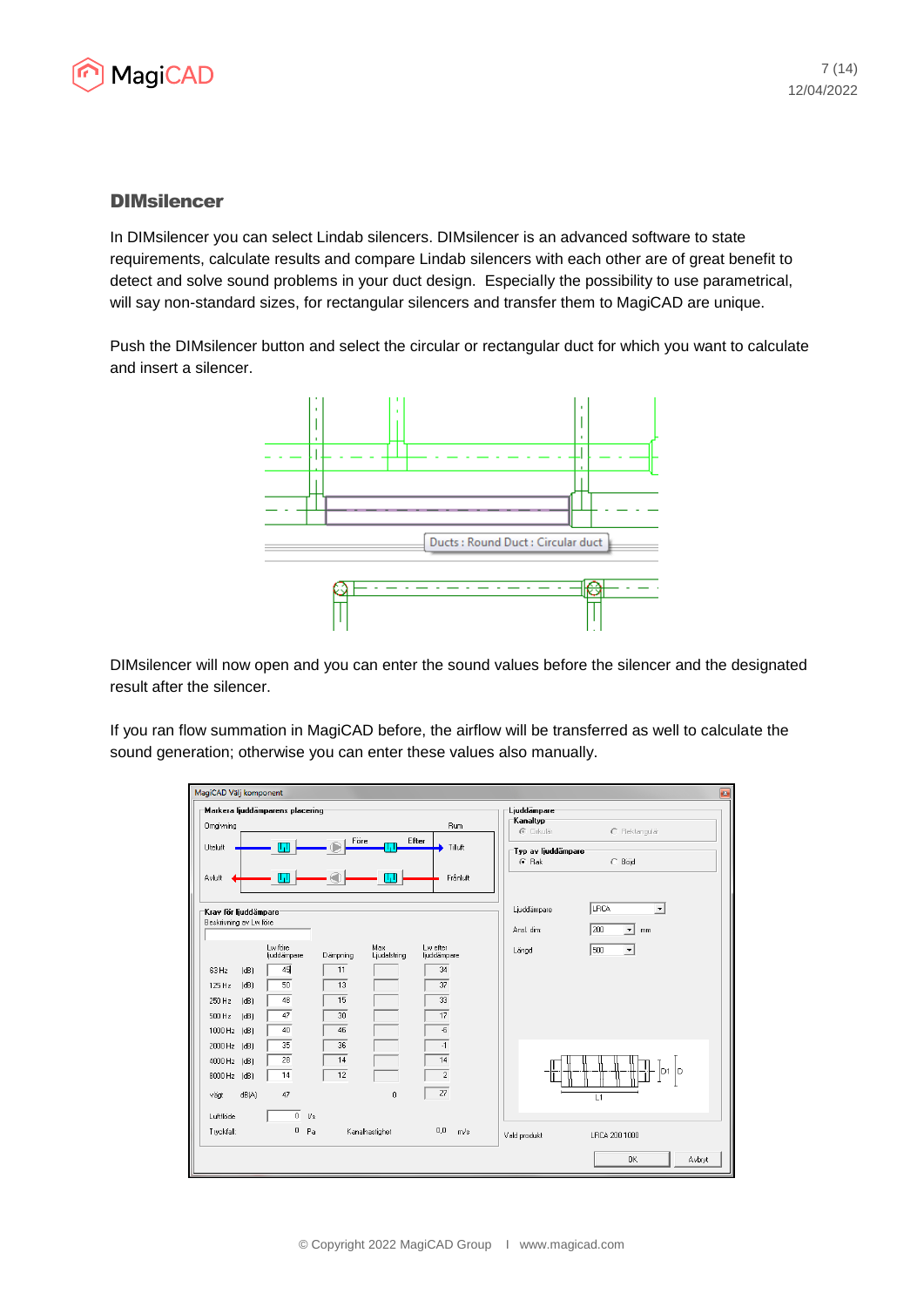

When you selected a silencer you press the"OK"-button. DIMsilencer will then close and MagiCAD dialog asks you to state a User Code.

In the last step you click on the duct you want to insert your silencer into. You can even select larger or smaller ducts than the size of the selected silencer. MagiCAD will in this case insert reductions automatically.

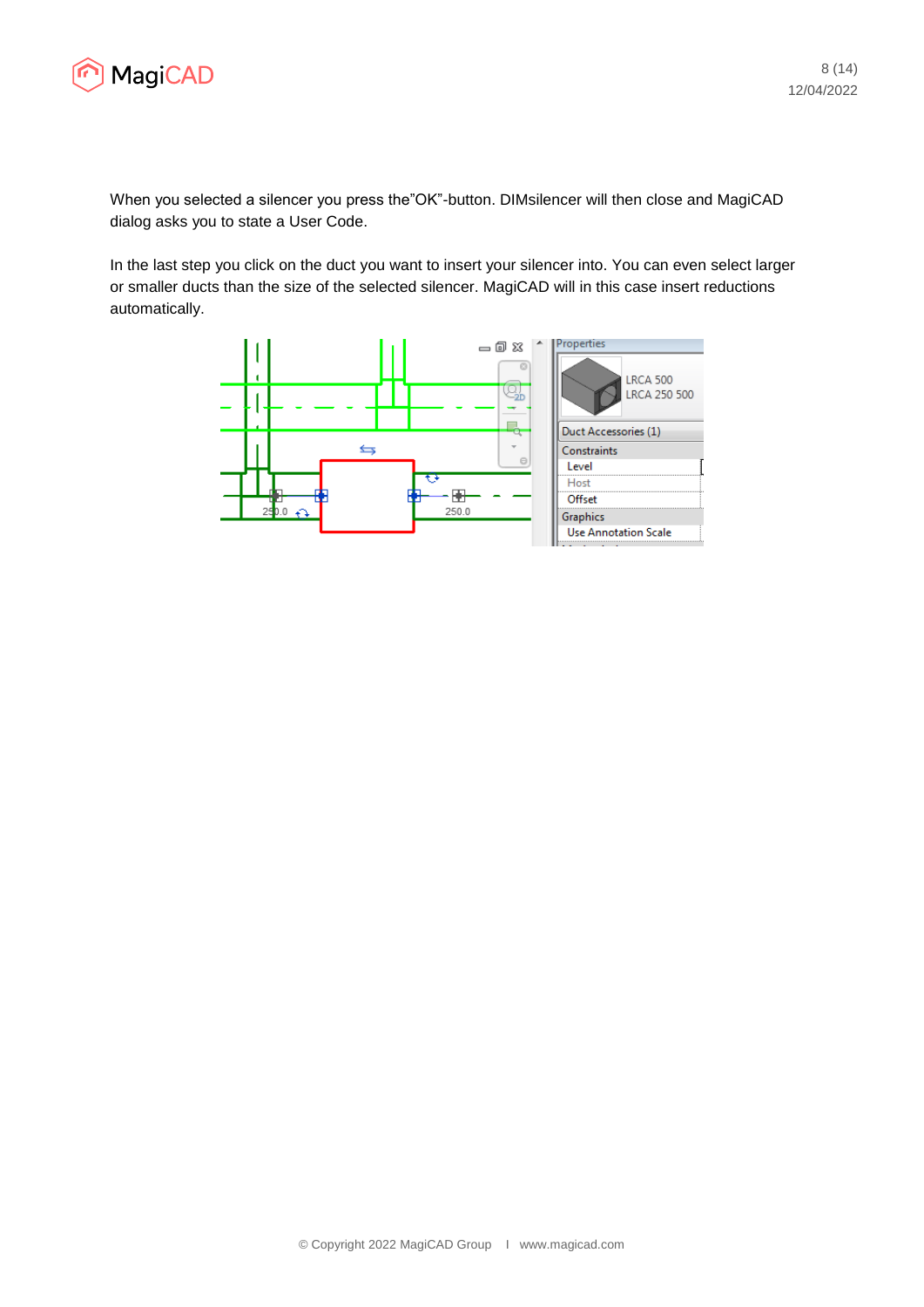

# LindQST

LindQST is a webbased selection tool for Lindabs Comfort product range including documentation.

| lindQST -<br>Start<br>Documentation<br>Downloads<br><b>News</b><br>Support |                                                                                                                                                                                           | $\alpha$<br>find products, document<br>Global<br>$\sqrt{9}$                    |
|----------------------------------------------------------------------------|-------------------------------------------------------------------------------------------------------------------------------------------------------------------------------------------|--------------------------------------------------------------------------------|
| Find                                                                       | Calculate                                                                                                                                                                                 | Project                                                                        |
| $\alpha$<br>$\epsilon$<br>find products, documents etc.                    | <b>Airborne Products</b><br>Diffusers, Nozzles, Grilles, Valves                                                                                                                           | Login<br>Your own project folder                                               |
| Airborne Solutions<br>Diffusers, Nozzles, Grilles, Valves                  | Waterborne Products<br>Chilled beams, Radiant panels, Fascade units                                                                                                                       | Sign up<br>Please login or register to use the advanced functionalities of     |
| Waterborne Solutions<br>Chilled beams, Radiant panels, Fascade units       | <b>Acoustic Products</b>                                                                                                                                                                  | lindQST.<br>Demo                                                               |
| <b>Acoustic Solutions</b><br>Circular & rectangular Silencers              | Circular & rectangular Silencers<br><b>Fire Protection Products</b>                                                                                                                       | Try the demo version of our Indoor Climate Designer                            |
| <b>Fire Protection Solutions</b><br>Circular & rectangular Fire dampers    | Circular & rectangular Fire dampers<br>Duct Leakage                                                                                                                                       |                                                                                |
| Industrial Fan Solutions<br>Industrial fans                                | Energy and cost benefits between duct tightness classes<br>Wiring Schemes<br>Regulation units, connect cards, actuators, sensors                                                          |                                                                                |
|                                                                            |                                                                                                                                                                                           |                                                                                |
| Lindab if you wish to use our material in other matters.                   | @ Copyright 2017, Lindab AB. All rights reserved. lindQST.com is owned by Lindab AB all images, technical data and other material found on this site belongs to Lindab AB. Please contact | $fD_N\cdot in$ $O_G$<br>Eurovent Cookies Terms of use v5.1.0.170713<br>Contact |

Push the LindQST button in MagiCAD to open a web browser and start LindQST.

**NOTE: You must start LindQST with the button in Revit to be able to use the transfer function into MagiCAD for Revit.**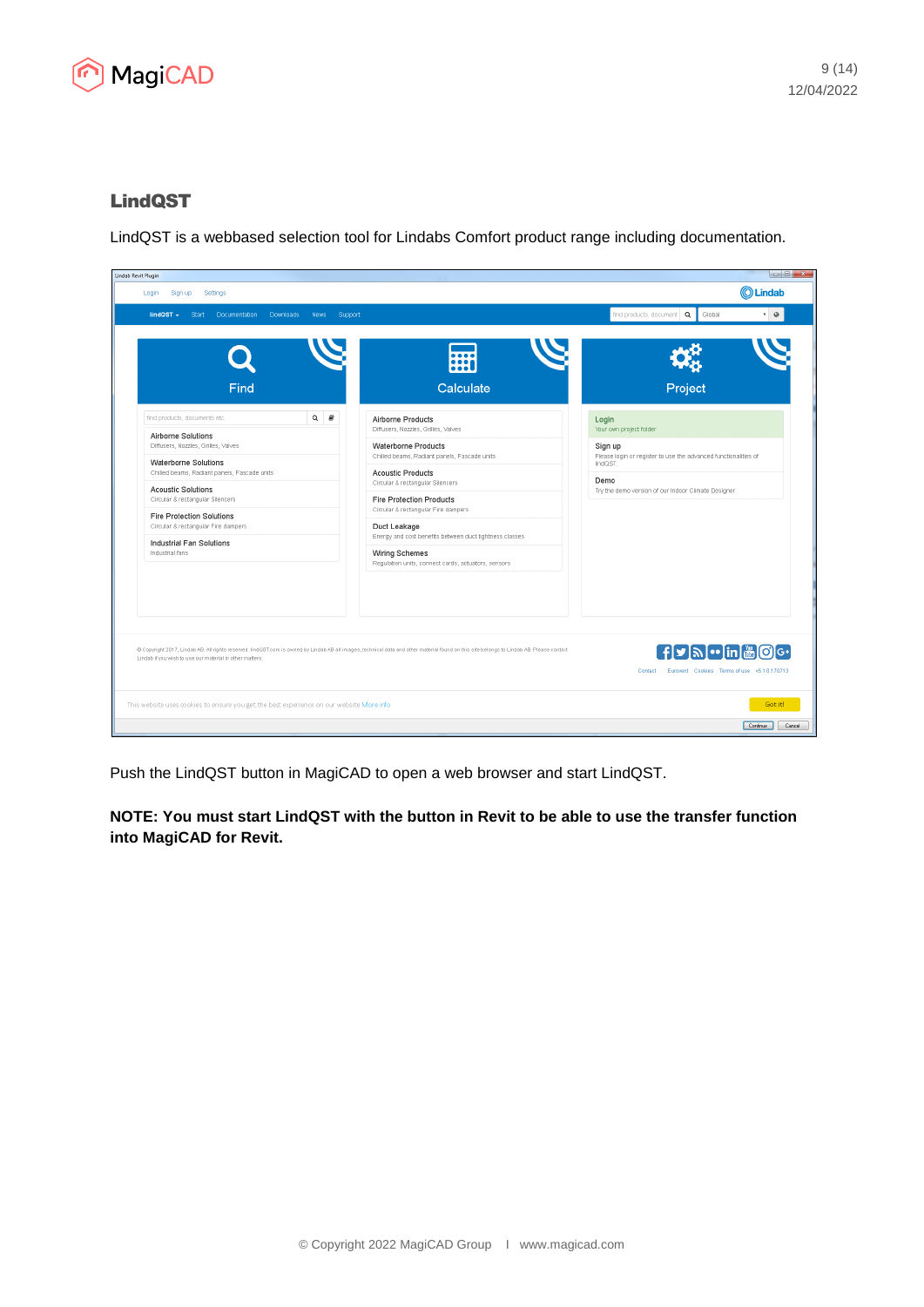

#### Example for a diffuser selection

1. Select a Airborne Solutions or find suitable products with search



2. Select a product or define the search parameters for the diffuser you want to select. Enter the technical requirements, but at least airflow and sound.

| Sign up<br>Settings<br>Login                                                                                                                                       |                         |                              |                     |                                                                                                                                                                                           |                 |                                       | CLindab                   |
|--------------------------------------------------------------------------------------------------------------------------------------------------------------------|-------------------------|------------------------------|---------------------|-------------------------------------------------------------------------------------------------------------------------------------------------------------------------------------------|-----------------|---------------------------------------|---------------------------|
| $lindOST -$<br>Start                                                                                                                                               | Documentation           | Downloads<br>Support<br>News |                     |                                                                                                                                                                                           |                 | find products, document   Q<br>Global | $\mathbf{v}$ $\mathbf{Q}$ |
| lindQST / Airborne Selector                                                                                                                                        |                         |                              |                     |                                                                                                                                                                                           |                 |                                       |                           |
| Product category<br>1 <sup>1</sup>                                                                                                                                 |                         |                              |                     |                                                                                                                                                                                           |                 |                                       |                           |
| Room type                                                                                                                                                          |                         | $\mathbb{A}\mathbb{II}$      |                     |                                                                                                                                                                                           |                 |                                       |                           |
| Product category                                                                                                                                                   |                         | Ceiling diffusers            |                     |                                                                                                                                                                                           |                 |                                       |                           |
| 2 Product selection                                                                                                                                                |                         |                              |                     |                                                                                                                                                                                           |                 |                                       |                           |
| Product line                                                                                                                                                       |                         | $\mathbb{A}\mathbb{I}$       |                     | Design                                                                                                                                                                                    |                 | All                                   |                           |
| Duct connection size                                                                                                                                               |                         | $\mathbb{A}\mathbb{I}$       |                     | Geometry                                                                                                                                                                                  |                 | All                                   |                           |
| Function                                                                                                                                                           |                         | Supply                       |                     | Working setup                                                                                                                                                                             |                 | All                                   |                           |
| Plenum box                                                                                                                                                         |                         | Yes                          |                     | Product name                                                                                                                                                                              |                 | $\cdot$ Q<br>All                      |                           |
|                                                                                                                                                                    |                         |                              |                     | Max. product height                                                                                                                                                                       |                 |                                       |                           |
| 3 Technical data                                                                                                                                                   |                         |                              |                     |                                                                                                                                                                                           |                 |                                       |                           |
| Air volume                                                                                                                                                         | $\mathbb{Q}_\mathbb{V}$ |                              | $ /\mathbb{S} \neq$ | Max. sound power level                                                                                                                                                                    | L <sub>WA</sub> | 35                                    | dB(A)                     |
| Adjustment pressure                                                                                                                                                | $\triangle \mathsf{p}$  | 0                            | Pa                  | Max. total pressure loss                                                                                                                                                                  | $\triangle$ Pr  |                                       | Pa                        |
|                                                                                                                                                                    |                         |                              |                     | Max. throw                                                                                                                                                                                | 10.2            |                                       | m                         |
| * = these criterias must be completed<br>Note: All technical datas are for 1 diffuser<br>Note: $L_{pA} = L_{wA} - 4$ dB<br>Note: Airflow is given in airflow/meter |                         |                              |                     |                                                                                                                                                                                           |                 |                                       |                           |
| C Update search SEARCH RESULTS: 0                                                                                                                                  |                         |                              |                     |                                                                                                                                                                                           |                 | Number of products selected: 0        | Compare Add to project    |
|                                                                                                                                                                    |                         |                              |                     | @ Copyright 2017, Lindab AB. All rights reserved. lindQST.com is owned by Lindab AB all images, technical data and other material found on this site belongs to Lindab AB. Please contact |                 | <b>Hy No in AO</b> G                  |                           |

**NOTE: the more parameter you define the quicker and more selective the calculations will work.**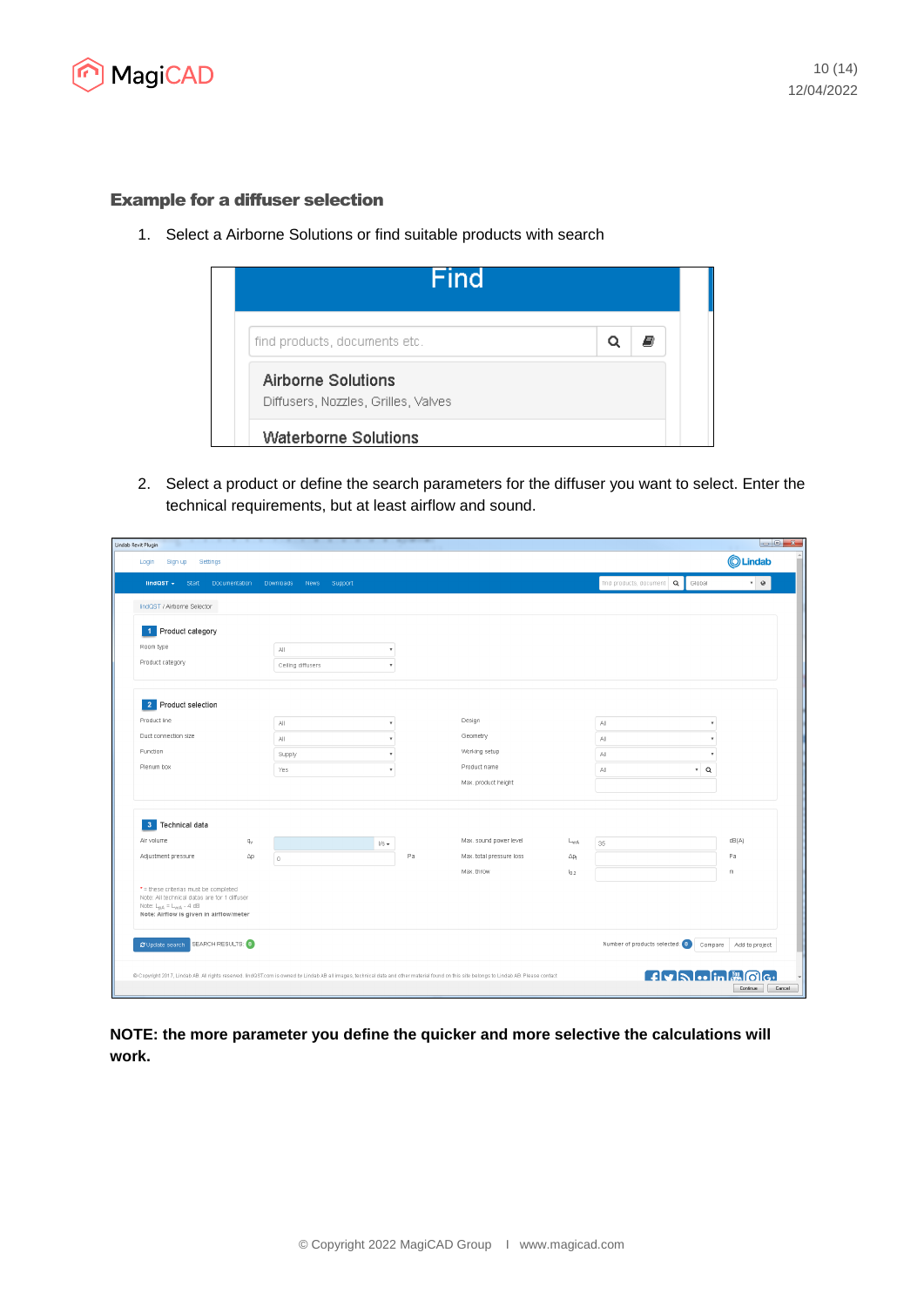

3. LindQST calculates all diffusers which fulfill the requirements. Push on"Update Search" to get a list of calculated diffusers. In the selection you can even compare 2 or more products to each other for detailed information.

|                       | Lindab Revit Plugin<br><b>WIND WORK &amp; I</b><br>Note: All technical datas are for 1 diffuser                            |                                               |                                         |               |                         |                  |                   |  |  |  |
|-----------------------|----------------------------------------------------------------------------------------------------------------------------|-----------------------------------------------|-----------------------------------------|---------------|-------------------------|------------------|-------------------|--|--|--|
|                       |                                                                                                                            | Note: $L_{\text{DA}} = L_{\text{W.A}} - 4$ dB | Note: Airflow is given in airflow/meter |               |                         |                  |                   |  |  |  |
|                       | SEARCH RESULTS: 40<br>Number of products selected: 3<br>$\boldsymbol{\mathcal{C}}$ Update search<br>Compare Add to project |                                               |                                         |               |                         |                  |                   |  |  |  |
|                       | $\qquad \qquad \Box$                                                                                                       |                                               | Order code                              | Working setup | $L_{02}$ [m]            | $L_{wA}$ [dB(A)] | $\Delta p_t$ [Pa] |  |  |  |
| ٠                     | $\qquad \qquad \qquad \qquad \qquad \qquad \qquad \qquad \qquad$                                                           | ₿                                             | CRL-100+MBB-100-100-S                   | 4-way         | 1.7                     | 35               | 44                |  |  |  |
| ٠                     | $\qquad \qquad \qquad \qquad \qquad \qquad \qquad \qquad \qquad$                                                           | o                                             | CRL-100+MBB-100-100-S                   | Vertical      | 5.3                     | 35               | 44                |  |  |  |
| ٠                     | $\qquad \qquad \qquad \qquad \qquad \qquad \qquad \qquad \qquad \qquad$                                                    | ₫                                             | CRL-100+MBB-100-100-S                   | Vertical      | 4.3                     | 35               | 44                |  |  |  |
|                       | $\blacksquare$                                                                                                             | ₿                                             | CRL-100+MBB-100-100-S                   | Vertical      | 3.8                     | 35 <sub>1</sub>  | 44 <sup>°</sup>   |  |  |  |
| ٠                     | $\qquad \qquad \qquad \qquad \qquad \qquad \qquad \qquad \qquad \qquad$                                                    | in the                                        | CRL-100+MBC-100-100                     | 4-way         | 1.7                     | $24\,$           | 38                |  |  |  |
| ٠                     | $\qquad \qquad \qquad \qquad \qquad \qquad \qquad \qquad \qquad \qquad$                                                    | e‰                                            | CRL-100+MBC-100-100                     | Vertical      | 5.3                     | 24               | 38                |  |  |  |
| $\blacktriangleright$ | $\qquad \qquad \qquad \qquad \qquad \qquad \qquad$                                                                         | ó                                             | CRL-100+MBC-100-100                     | Vertical      | 4.3                     | 24               | 38                |  |  |  |
|                       | $\blacksquare$                                                                                                             | r.                                            | CRL-100+MBC-100-100                     | Vertical      | 3.8                     | 24               | 38                |  |  |  |
| ٠                     | $\qquad \qquad \Box$                                                                                                       | ₫                                             | CRL-125+MBB-100-125-S                   | 4-way         | 1.4                     | 28               | 31                |  |  |  |
| ٠                     | $\qquad \qquad \qquad \qquad \qquad \qquad \qquad \qquad \qquad$                                                           | 阊                                             | CRL-125+MBB-100-125-S                   | Vertical      | 3.9                     | 28               | 31                |  |  |  |
| ٠                     | $\qquad \qquad \qquad \qquad \qquad \qquad \qquad \qquad \qquad \qquad$                                                    | ₿                                             | CRL-125+MBB-100-125-S                   | Vertical      | 3.5                     | 28               | 31                |  |  |  |
|                       | $\blacksquare$                                                                                                             | ₿                                             | CRL-125+MBB-100-125-S                   | Vertical      | $\overline{\mathbf{3}}$ | 28               | 31 <sup>°</sup>   |  |  |  |
| ٠                     | $\qquad \qquad \qquad \qquad \qquad \qquad \qquad \qquad \qquad \qquad$                                                    | ₿                                             | CRL-125+MBB-125-125-S                   | 4-way         | 1.4                     | $20$             | 12                |  |  |  |
| ٠                     | $\qquad \qquad \qquad \qquad \qquad \qquad$                                                                                | ₿                                             | CRL-125+MBB-125-125-S                   | Vertical      | 3.9                     | $20$             | 12                |  |  |  |
| ٠                     | $\qquad \qquad \Box$                                                                                                       | ₿                                             | CRL-125+MBB-125-125-S                   | Vertical      | 3.5                     | < 20             | 12                |  |  |  |
| $\blacktriangleright$ | $\qquad \qquad \Box$                                                                                                       | ₿                                             | CRL-125+MBB-125-125-S                   | Vertical      | 3                       | < 20             | 12                |  |  |  |
| $\mathbf{r}$          | $\qquad \qquad \Box$                                                                                                       | e.                                            | CRL-125+MBC-100-125                     | 4-way         | 1.4                     | < 20             | 18                |  |  |  |
| ٠                     | $\qquad \qquad \qquad \qquad \qquad \qquad$                                                                                | r.                                            | CRL-125+MBC-100-125                     | Vertical      | 3.9                     | < 20             | 18                |  |  |  |

4. Select a diffuser to get a detailed report including the"Export to Revit" button.

| Lindab Revit Plugin                                                                                                                                                                                                                                      |               |                          |                |         |    |                                           |          |                                  |                    |                           |            |                 |                |                 |
|----------------------------------------------------------------------------------------------------------------------------------------------------------------------------------------------------------------------------------------------------------|---------------|--------------------------|----------------|---------|----|-------------------------------------------|----------|----------------------------------|--------------------|---------------------------|------------|-----------------|----------------|-----------------|
| Login<br>Sign up<br>Settings                                                                                                                                                                                                                             |               |                          |                |         |    |                                           |          |                                  |                    |                           |            |                 |                | <b>C</b> Lindab |
| lindQST $\div$<br><b>Start</b>                                                                                                                                                                                                                           | Documentation | Downloads<br><b>News</b> | Support        |         |    |                                           |          |                                  |                    | find products, document Q |            | Global          |                | $\cdot$ 0       |
| lindQST / Airborne Calculator                                                                                                                                                                                                                            |               |                          |                |         |    |                                           |          |                                  |                    |                           |            |                 |                |                 |
| Product category                                                                                                                                                                                                                                         |               | Ceiling diffusers        |                |         |    | CRL-125+MBB-100-125-S                     |          |                                  |                    |                           |            |                 |                |                 |
| Product name                                                                                                                                                                                                                                             |               | CRL                      | $\overline{a}$ | Reset   |    | A Generate PDF                            |          | Generate DXF                     | <b>B</b> Visualize | + Add to project          |            | Export to Revit |                |                 |
| Duct connection size                                                                                                                                                                                                                                     |               | 100                      |                |         |    | Product information                       |          | Results                          |                    |                           |            |                 |                |                 |
| Function                                                                                                                                                                                                                                                 |               | Supply                   |                |         |    | Face velocity                             |          |                                  | v                  |                           |            |                 | m/s            |                 |
| Plenum box                                                                                                                                                                                                                                               |               | Yes                      |                |         |    | Total pressure loss                       |          |                                  | $\triangle p_{l}$  | 2.6                       |            |                 | Pa             |                 |
| Working setup                                                                                                                                                                                                                                            |               | Vertical                 |                |         |    | Sound power level                         |          |                                  | Lwa                | 31                        |            |                 |                | dB(A)           |
| Article name                                                                                                                                                                                                                                             |               | CRL-125+MBB-100-125-S    |                |         |    | Sound pressure level                      |          |                                  | $L_{\text{BA}}$    | 28                        |            |                 |                | dB(A)           |
| Air volume                                                                                                                                                                                                                                               | $Q_{\rm{p}}$  | 25                       |                | $1/5 -$ |    | Throw                                     |          |                                  |                    | 28                        |            |                 | $^{\rm m}$     |                 |
| Room attenuation                                                                                                                                                                                                                                         | D,            | $\,0$                    |                |         | dB |                                           |          |                                  | $L_{0.2}$          | 3.9                       |            |                 |                |                 |
| Adjustment pressure                                                                                                                                                                                                                                      | Δo            | $\,0$                    |                |         | Pa |                                           |          | Pressure and sound power diagram |                    |                           |            |                 |                | $\lambda$       |
| Description<br>* = these criterias must be completed<br>Note: All technical datas are for 1 diffuser<br>Note: Results for grilles with damper option are for open damper. Please use the correction factors in the catalogue<br>page for other settings. |               | Calculate                |                |         |    | $200 -$<br>Total pressure loss [Pa]<br>20 | 5        |                                  |                    |                           | 25         | 35              | 45<br>40<br>50 | 55<br>50        |
|                                                                                                                                                                                                                                                          |               |                          |                |         |    |                                           |          |                                  |                    | Air volume [I/s]          |            |                 |                |                 |
|                                                                                                                                                                                                                                                          |               |                          |                |         |    | Hz<br>$K_{\alpha k}$                      | 63<br>13 | 125<br>8                         | 250<br>3           | 500<br>$-5$               | 1K<br>$-7$ | 2K<br>$-11$     | 4K<br>$-15$    | 8K<br>$-19$     |
|                                                                                                                                                                                                                                                          |               |                          |                |         |    | $\Delta L$                                | 21       | 16                               | 6                  | 18                        | 19         | 18              | 19             | 21              |
|                                                                                                                                                                                                                                                          |               |                          |                |         |    |                                           |          |                                  |                    |                           |            |                 |                | Continue        |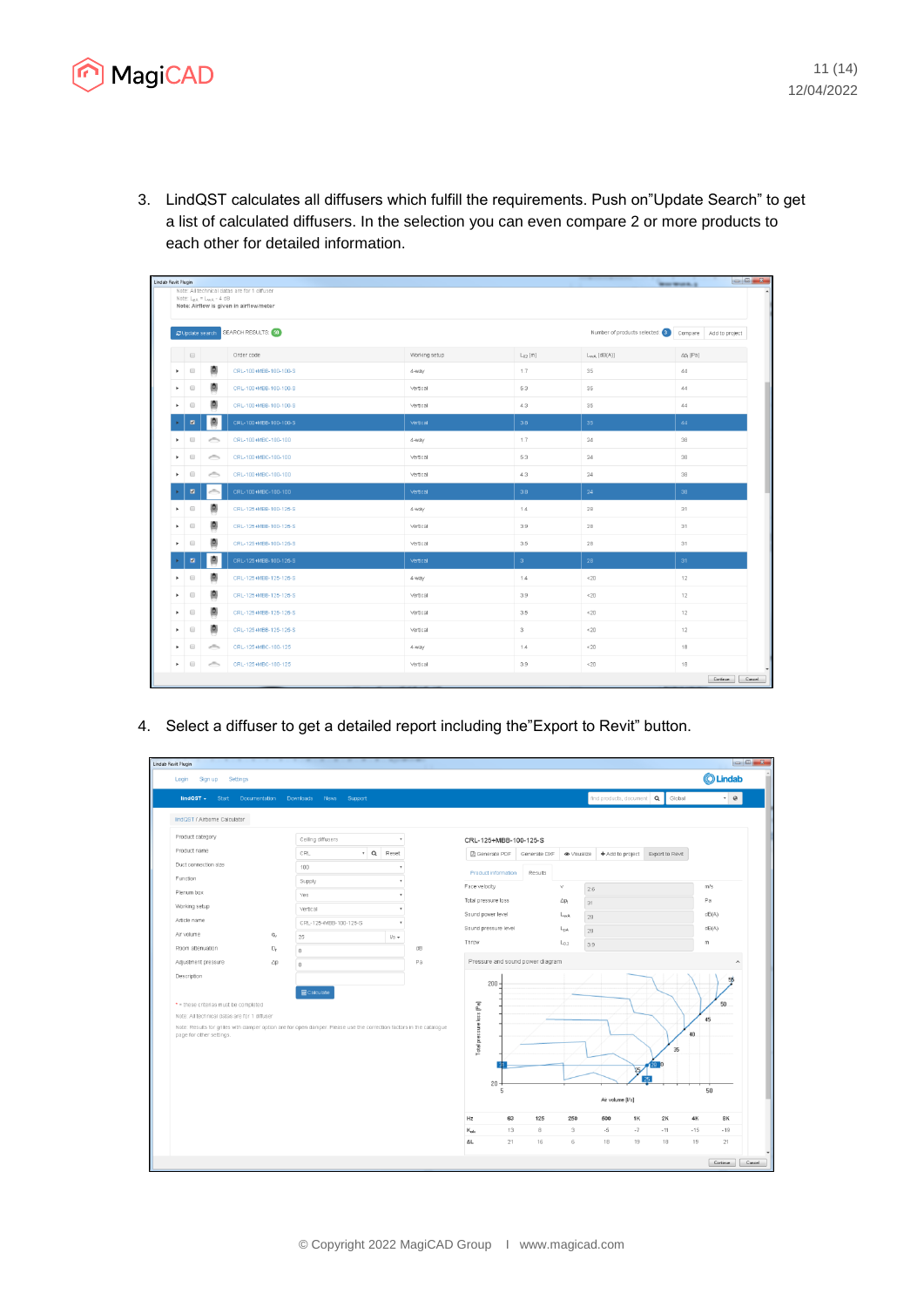

- 5. Insert the product into the Revit project
	- a. With MagiCAD

If plugin is used together with MagiCAD plugin adds the selected product to the MagiCAD dataset at first.

| General Properties         |                                | Air flow arrow            |
|----------------------------|--------------------------------|---------------------------|
| User code:                 |                                |                           |
| Description:               |                                |                           |
| Manufacturer:              | Lindab                         |                           |
| Product:                   | Architect-Box-12-100-A1-1.2-60 |                           |
| National code:             |                                |                           |
| URL address:               |                                | Select                    |
| Product variables          |                                | Product                   |
| $Pv-1$ :                   |                                |                           |
| $Pv-2$ :                   |                                |                           |
| $Pv-3$ :                   |                                |                           |
| $Pv-4$ :                   |                                |                           |
| $Pv-5$ :                   |                                | Œ                         |
| Defaults                   |                                |                           |
| Device installation level: | mm<br>2400                     |                           |
| RFA in Revit project       |                                |                           |
| RFA name:                  | Architect-Box-12-100-A1-1_2-60 | ↓<br>Select<br>Properties |
| Category:                  | Mechanical equipments          |                           |

Then product installation continue by showing Product Selection dialog

| <b>Product Selection</b>                                           |                                                                                                              |                                   |                                                                      |              |                |                                                                              | $\mathbf{x}$<br>$\begin{array}{c c c c c} \hline \multicolumn{1}{c }{\textbf{0}} & \multicolumn{1}{c }{\textbf{0}} \end{array}$ |
|--------------------------------------------------------------------|--------------------------------------------------------------------------------------------------------------|-----------------------------------|----------------------------------------------------------------------|--------------|----------------|------------------------------------------------------------------------------|---------------------------------------------------------------------------------------------------------------------------------|
| Ventilation<br>Piping<br>Electrical                                |                                                                                                              |                                   |                                                                      |              |                |                                                                              |                                                                                                                                 |
| Supply Extract Outdoor Outdoor<br>exhaust<br>supply<br>Air devices | <u>I</u><br>$\bigcirc$<br>₩Ξ<br>Climate Fan coil Air handling<br>unit<br>beam<br>equipment<br><b>Devices</b> | Air flow<br>Fire<br>damper damper | n‰<br>¦⊗<br>画,<br>Silencer<br>Other<br>component panel<br>Components | O)<br>Access |                |                                                                              |                                                                                                                                 |
| $\blacksquare$ Filter text<br><b>Dataset</b>                       |                                                                                                              |                                   |                                                                      |              | Preview        |                                                                              | Properties Ventilation Heating Cooling                                                                                          |
| Products<br>User code v                                            |                                                                                                              |                                   |                                                                      |              |                |                                                                              |                                                                                                                                 |
| <b>Comment</b>                                                     | Architect-Box-12-100-A1-1.2-60<br>Lindab                                                                     |                                   |                                                                      |              |                |                                                                              |                                                                                                                                 |
| <b>Classics</b>                                                    | Architect-Box-12-100-A1-1.2-60<br>Lindab                                                                     |                                   |                                                                      | Ξ            |                |                                                                              |                                                                                                                                 |
|                                                                    | Architect-Box-12-100-A1-1.2-60<br>Lindab                                                                     |                                   |                                                                      |              |                |                                                                              |                                                                                                                                 |
|                                                                    | Architect-Box-12-100-A1-1.2-60<br>Lindah                                                                     |                                   |                                                                      |              |                | Southern market Supported LTD out of Farmer<br>Total pressure level: 0 Lp10A |                                                                                                                                 |
|                                                                    |                                                                                                              |                                   |                                                                      |              | Flow:          | 0.0                                                                          | 1/s                                                                                                                             |
| <b>Change</b>                                                      | Architect-Box-12-100-A1-1.2-60<br>Lindah                                                                     |                                   |                                                                      |              | Velocity:      | NaN                                                                          | m/s                                                                                                                             |
|                                                                    |                                                                                                              |                                   |                                                                      |              | Pressure drop: | 0,0                                                                          | Pa                                                                                                                              |
| Properties                                                         |                                                                                                              |                                   |                                                                      |              |                |                                                                              |                                                                                                                                 |
| $(\vee)$ Heating                                                   |                                                                                                              |                                   |                                                                      |              |                |                                                                              |                                                                                                                                 |
| $(\checkmark)$ Cooling                                             |                                                                                                              |                                   |                                                                      |              |                |                                                                              |                                                                                                                                 |
|                                                                    |                                                                                                              |                                   |                                                                      |              |                |                                                                              | OK<br>Cancel                                                                                                                    |

Then installation point of product is requested to shown at the plan.

b. Plain Revit (without MagiCAD)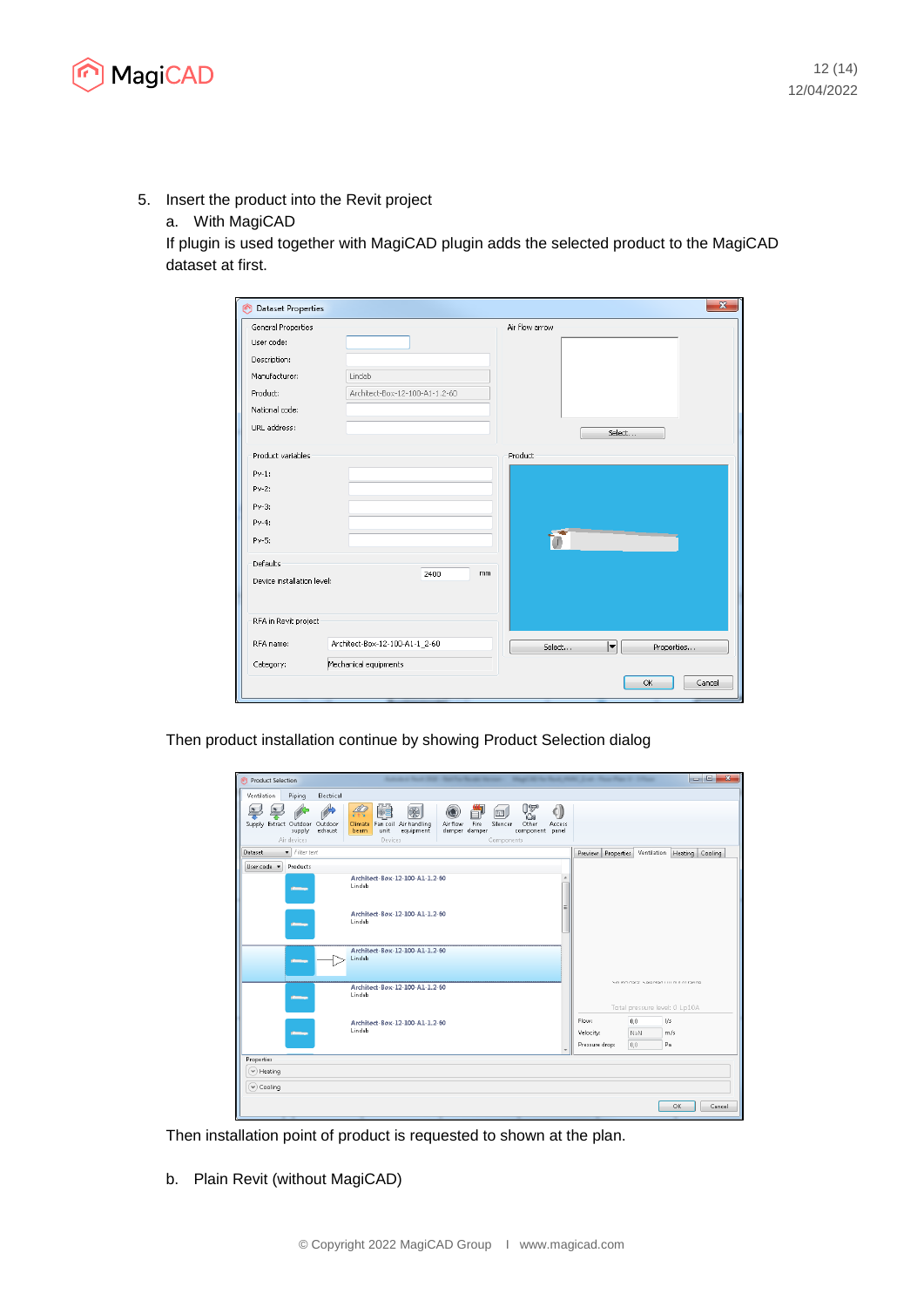

If plugin is used without MagiCAD plugin adds the selected product's family to the list of Revit families at first. No dialog will be shown.

Then installation point of product is requested to shown at the plan.